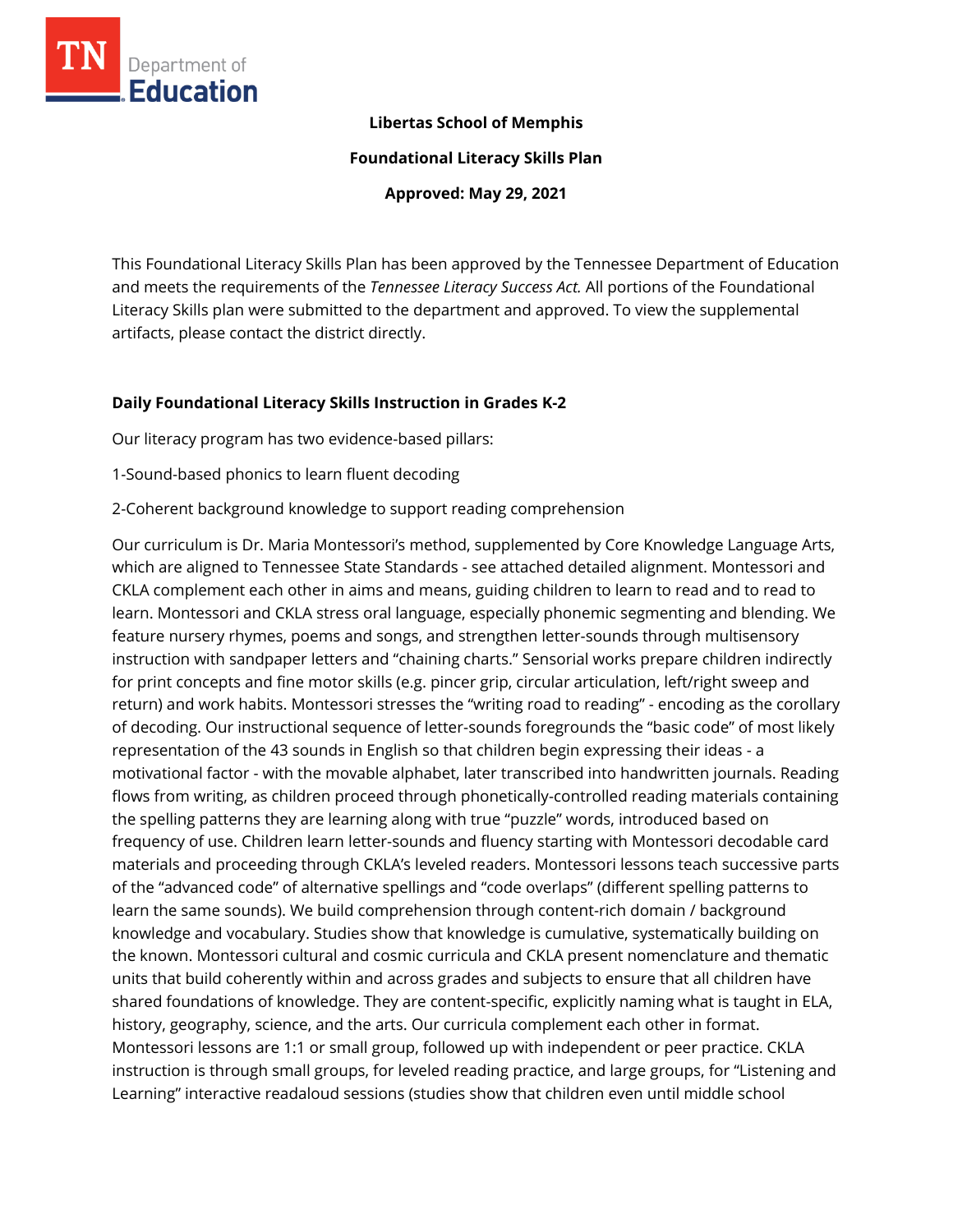comprehend more readily from listening, making it an optimal way to learn above-grade level vocabulary). Literacy instruction occurs throughout the day. During 3-hour interdisciplinary work cycles teachers rotate through lessons and check for understanding, while students participate in lessons or practice "follow up work." (Work cycles are planned, and observed by coaches weekly, after which teachers receive feedback.) The total time during the work cycle on foundational literacy skills is 105 minutes, plus another ~40 minutes in "content literacy" (science and social studies). Finally, an additional 60 minutes is spent on other reading/literacy with content during daily CKLA "Listening and Learning." We monitor progress with curriculum-based and standardized assessments:

- Normed observation and recording of student work
- Oral assessment of phonetic blending and segmenting and leveled reading
- Review of work artifacts and writing samples using state rubrics
- Nationally-normed interim assessments

## **Daily Foundational Literacy Skills Instruction in Grades 3-5**

The same general structure of curriculum, instruction, and assessment for 3-5 exists as outlined for K-2 above and the attached curriculum/standards alignment. Adjustments for grades 3-5 include the following. As children complete our phonetically-controlled sequence of "advanced code" spelling patterns, and CKLA readers at the 3rd grade level, they transition into small literary book groups where they explicitly learn vocabulary and practice fluency and comprehension, which are also supported during content instruction (see below). Montessori word study and grammar materials teach analysis of morphology and etymology. Total time during the work cycle on foundational literacy skills is 45-60 minutes, plus up to another 60 minutes in "content literacy" (science and social studies). Finally, an additional 45-60 minutes is spent on literacy in content during daily CKLA Listening and Learning blocks, which in Upper Elementary (4th-5th) becomes "ELA Seminar." The format changes, occuring in a separate classroom with more conventional desks and structure, as it also functions as a preparation for transition to middle school. The content is also slightly adapted to ensure the units cover TN science and social studies standards at these grades. Writing is taught in conjunction with this content instruction; children are expected to write daily in response to reading content. Evidence that our literacy approach works in both K-2 and 3-5 can be found from several sources:

- TVAAS Level 5 (2019)
- Highest ELA proficiency in the ASD in (2019)
- Exceed 100% average growth to goals on NWEA MAP test (2017, 2018, 2019)

- PreK children finish the year already knowing ~50% of letter-sounds before they start Kindergarten (2021)

- Improvement in writing samples based on state rubrics: 11% among distance learners and 18% among in-person learners (2021)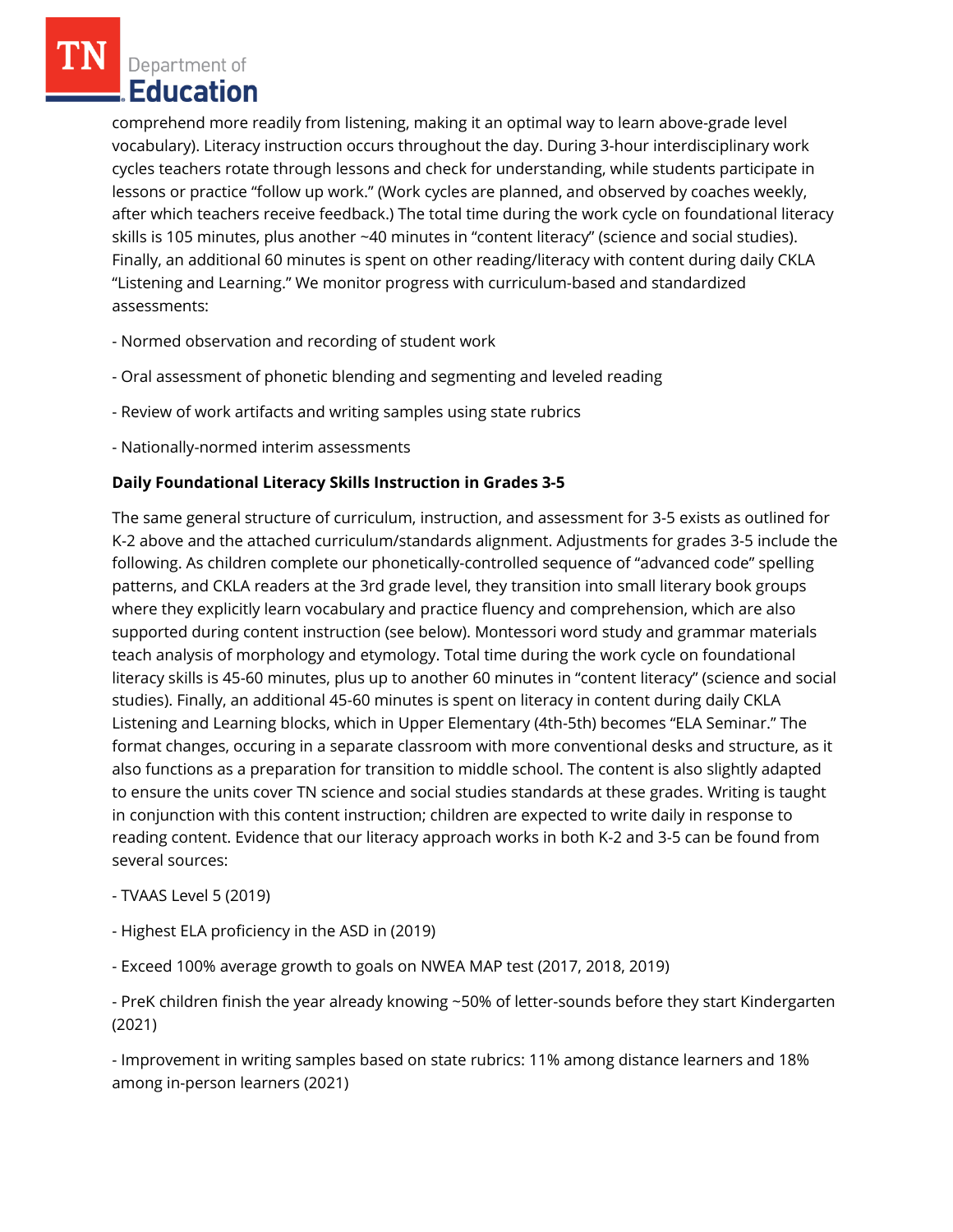- Improvement in grade-level reading using curriculum-based measure: 44% in 1st grade, 28% in 2nd, 20% in 3rd, 34% in 4th, and 11% in 5th (2021)

### **Approved Instructional Materials for Grades K-2**

Amplify - K-5 Core Knowledge Language Arts

## **Approved Instructional Materials for Grades 3-5**

Amplify - K-5 Core Knowledge Language Arts

### **Additional Information about Instructional Materials**

If more information is need about the intersection of Montessori and Core Knowledge Language Arts, our charter is available upon request.

# **Universal Reading Screener for Grades K-5. This screener complies with RTI<sup>2</sup>and Say Dyslexia requirements.**

NWEA MAP as a standards-based screener, followed-up with a skills-based screener for students who are identified as at-risk based on MAP. Our reading screening complies with Tennessee's RTI2 framework requirements, including all relevant MAP test components. This screening protocol complies with the dyslexia requirements under Tennessee law.

### **Intervention Structure and Supports**

Tiers 2-3 intervention address specific skill gaps and include progress monitoring. Tier 2 intervention features extra time with core lessons with classroom teachers or assistants in our multi-sensory, multi-ability, individually-paced classrooms. Tier 3 intervention uses pedagogically complementary materials with different personnel and setting: 5 days per week for 30-45 minutes with groups of 2-4 children, by licensed teachers - or someone with a BA under licensed supervision - trained in Orton-Gillingham reading remediation. Whereas Montessori is phonemic (proceeding from sounds, suitable for most typically cognitively developing students), O-G is phonographic (letter-based, necessary for 10-15% of the population, according to Prof. Diane McGuiness, University of South Florida). Steps to ensure the fidelity of intervention: Universal screening three times annually; weekly lesson plan review; biweekly observation and debrief; weekly Child Study / RTI meetings to review data and adjust plans; monthly schoolwide internal benchmark review; Tier 3 progress monitoring cycle under RTI2; three times per year teacher formal TEAM observation and review. Evidence that this approach works: In 2019, tier 3 intervention caseload in 3rd-4th grade started at the 14th national percentile and grew 164% of goals; Students with disabilities in 1st-4th receiving this intervention grew 6 national percentiles - double that of typical peers; among students starting in the lowest quintile and receiving tier 2 support, 23 students made double digit gains in national percentile rank. Research: "Moderate" or "strong" evidence for effectiveness of Montessori method: Lillard, Angeline, Frontiers in Psychology, 2017. Lottery design with control group; four tests longitudinally. Over time, low-income children in non-Montessori school performed lower relative to others, whereas low-income children in Montessori were "not significantly different from control or Montessori high-income sample[s]." https://news.virginia.edu/content/study-montessori-educationerases-income-achievement-gap "Promising" evidence for Montessori: Brown, Katie, "Comparison of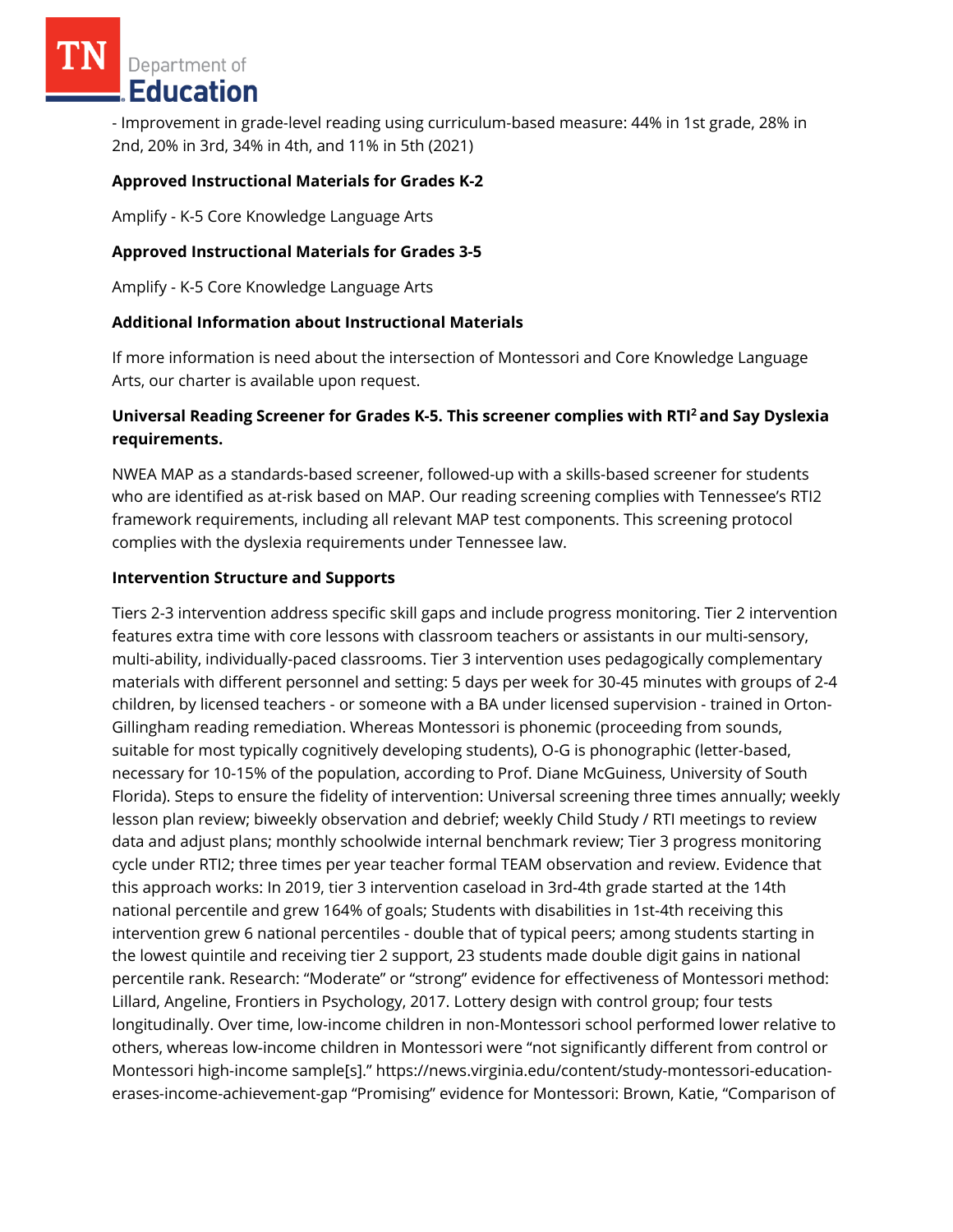Reading and Math Achievement for African American Third Grade Students in Montessori and Other Magnet Schools," Journal of Negro Education, 86(4). "Demonstrates positive outcomes for African American children in public Montessori in reading and math at grade 3."

https://www.jstor.org/stable/10.7709/jnegroeducation.86.4.0439?seq=1#page\_scan\_tab\_contents "Promising" evidence: "Evaluation of Montessori Education in South Carolina Public Schools." Riley Institute: https://riley.furman.edu/sites/default/files/docs/MontessoriOverallResultsFINAL.pdf Tier IV evidence that Orton-Gillingham "provid[es] academic support and enrichment for at-risk students." Dynarski, Mark. "Dropout Prevention IES PRACTICE GUIDE," 2008. TN Ed. Research School Turnaround: Evidence Guide, p28.

https://eplan.tn.gov/DocumentLibrary/ViewDocument.aspx?DocumentKey=1364070&inline=true "Strong evidence of effectiveness" under ESSA guidelines for Orton-Gillingham-based intervention, through Wilson Reading, for African American students and those qualifying for free- and reducedprice meals. Torgesen, J., et al (2007). National Assessment of Title I, Final Report: Volume II: Closing the Reading Gap, Findings from a Randomized Trial of Four Reading Interventions for Striving Readers (NCEE 2008-4013). Washington, DC: National Center for Education Evaluation and Regional Assistance, Institute of Education Sciences, U.S. Department of

Education.https://www.evidenceforessa.org/programs/reading/elementary/wilson-reading. Also http://www.successforall.org/wp-content/uploads/2016/09/Program-Summary-Struggling-Readers-09122016.pdf

### **Parent Notification Plan/Home Literacy Reports**

At Libertas, family engagement represents a key element of student success. Our literacy program includes regular family engagement components, as well as group family-to-family enrichment activities throughout the school year. Our aim is to foster trusting relationships so that we can collaborate about student needs, and empower parents with knowledge to be their best for children. We exceed the requirement of three annual communications in K-3 and once annual in 4-5. We schedule at minimum two formal conferences with each family each year, to get detailed information about their child's progress, skills, and interventions. For each of these sessions, we provide most recent universal screener / nationally normed test scores, as well as internal data and progress reports (which are also generated and sent home twice per year at intervals between these conferences), presented with family-friendly language. Parents or guardians are also welcome to observe their child in literacy sessions. In addition to these required face-to-face meetings, we send home two additional reports each year with information about student performance relative to state reading standards as well as narrative descriptions of the child's reading performance. Families are required to complete a daily reading homework log. In 20/21, year to date reading homework completion is 75% YTD, despite the pandemic. Finally, we also have 10 (once per month) contacts per family per year, made by classroom teachers or assistants via phone (or, when needed, text message). Throughout, parent communication emphasizes that 3rd grade reading proficiency is extremely important for future academic success. To support parents' involvement with reading practice at home, we provide book resources sent home or chosen from our school's "take home library." We also provide training and information on how to do so effectively. These include monthly newsletters and online links, but also periodic parent training and collaboration sessions. to increase parent confidence in supporting children's academics.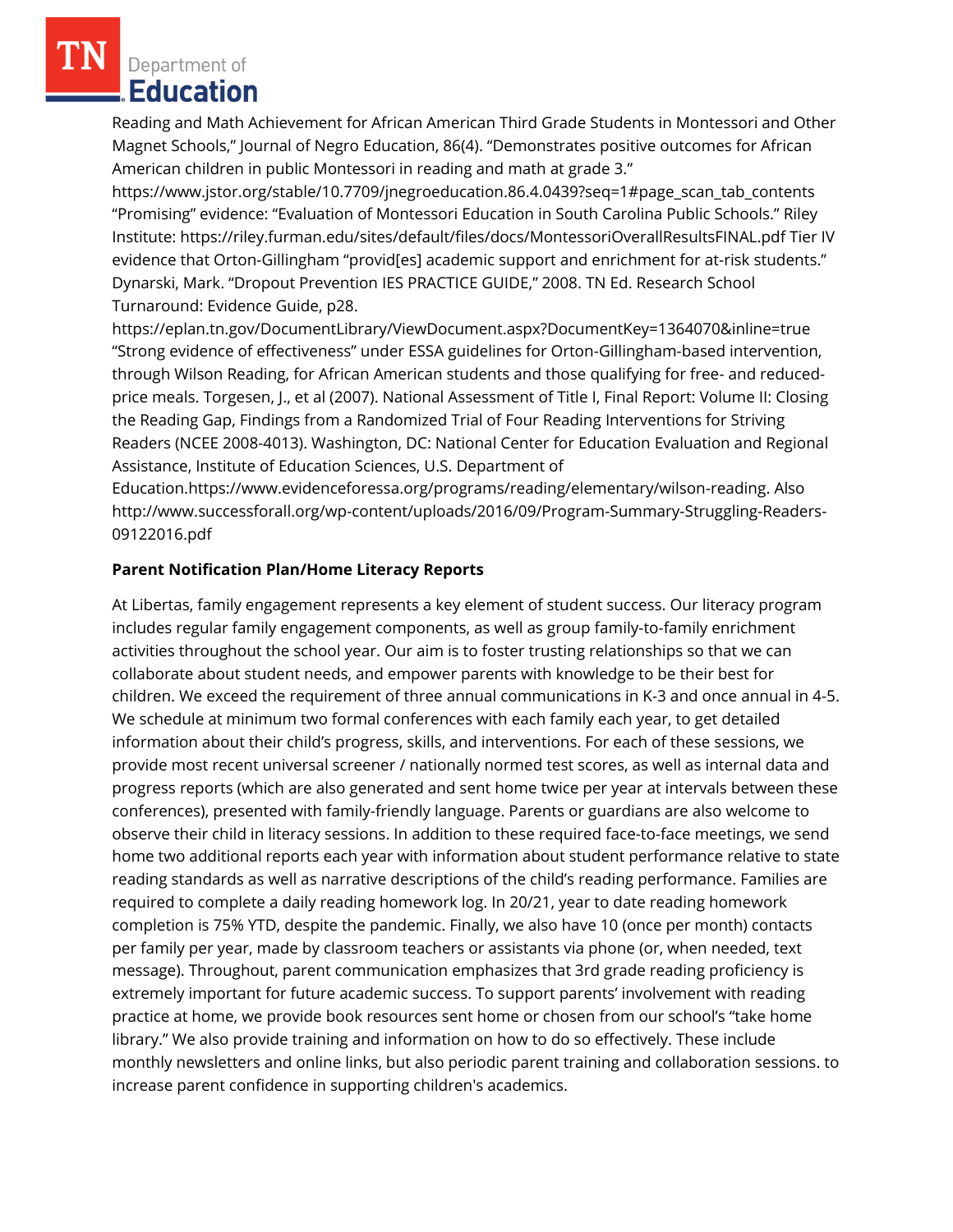Libertas provides free, and robus the family engagement activities including:

- monthly "parenting partners" sessions where we discuss a topic of parental concern,
- monthly student enrichment sessions that parents attend, and
- quarterly curriculum nights, -

at-home learning information.

We provide student scores to families in detailed reports written in parent-friendly language. These reports enumerate for families the specific skill gaps, their depth and extent, and how they will be addressed. Workshop participation overall has been very high historically -- over 90% of families participating in at least one opportunity over the year. We hope to improve in coming years by targeting low-participation families for increased rates.

Finally, our family engagement coordinator works with our Academic and Child Study Teams to address referrals and academic barriers, through increased family engagement around student learning, and as measured by improving reading homework completion. We intervene with at least 2 families of concern each week.

## **Professional Development Plan**

Libertas teachers are trained and supported to implement systematic literacy instruction. Targeted professional development and training required for all teachers (PK-5th) during the summer and throughout the school year builds capacity to teach phonological and phonemic awareness; fluent phonics-based decoding and encoding; grammar; and vocabulary and comprehension to increase academic growth and achievement. All Libertas teachers are required to become certified in the Montessori method, which includes extensive literacy-focused content and in-depth training in foundational skills instruction -- 37 hours in PreK and Kindergarten, and 51 hours in grades 1-5 - plus 58 more hours in science and social studies content. And we also require ~15+ hours of literacyfocused PD throughout each school year. Attached are a sample PD calendar from the school year and an outline of hours by content area for our intensive Montessori teacher training program, which is nationally accredited by the Montessori Accreditation Council for Teacher Education, and is pending final approval as a Tennessee Educator Preparation Program. Training is presented by TNlicensed teachers or administrators and/or MACTE-accredited teacher instructors. See attached biographies for track record of successful literacy instruction. Teachers demonstrate competency and knowledge both by submitting extensive written documentation (reflection assignments and annotated lesson/unit plans) and by completing an intensive set of oral exams. We reinforce training ongoing through weekly lesson plan review, biweekly lesson observation and debrief/coaching, biweekly teacher collaboration meetings on student work samples and formative assessments, biweekly child study team meetings to review progress data, and periodic data review days.

# **Additional Information about this Foundational Literacy Skills Plan**

Sections of the Literacy Sub-Module document that specifically address phonemic awareness, phonological awareness and fluency (highlighted within the Scope and Sequence Overview for the Literacy and Language Strand of the training program document): LF.6.1 Montessori based